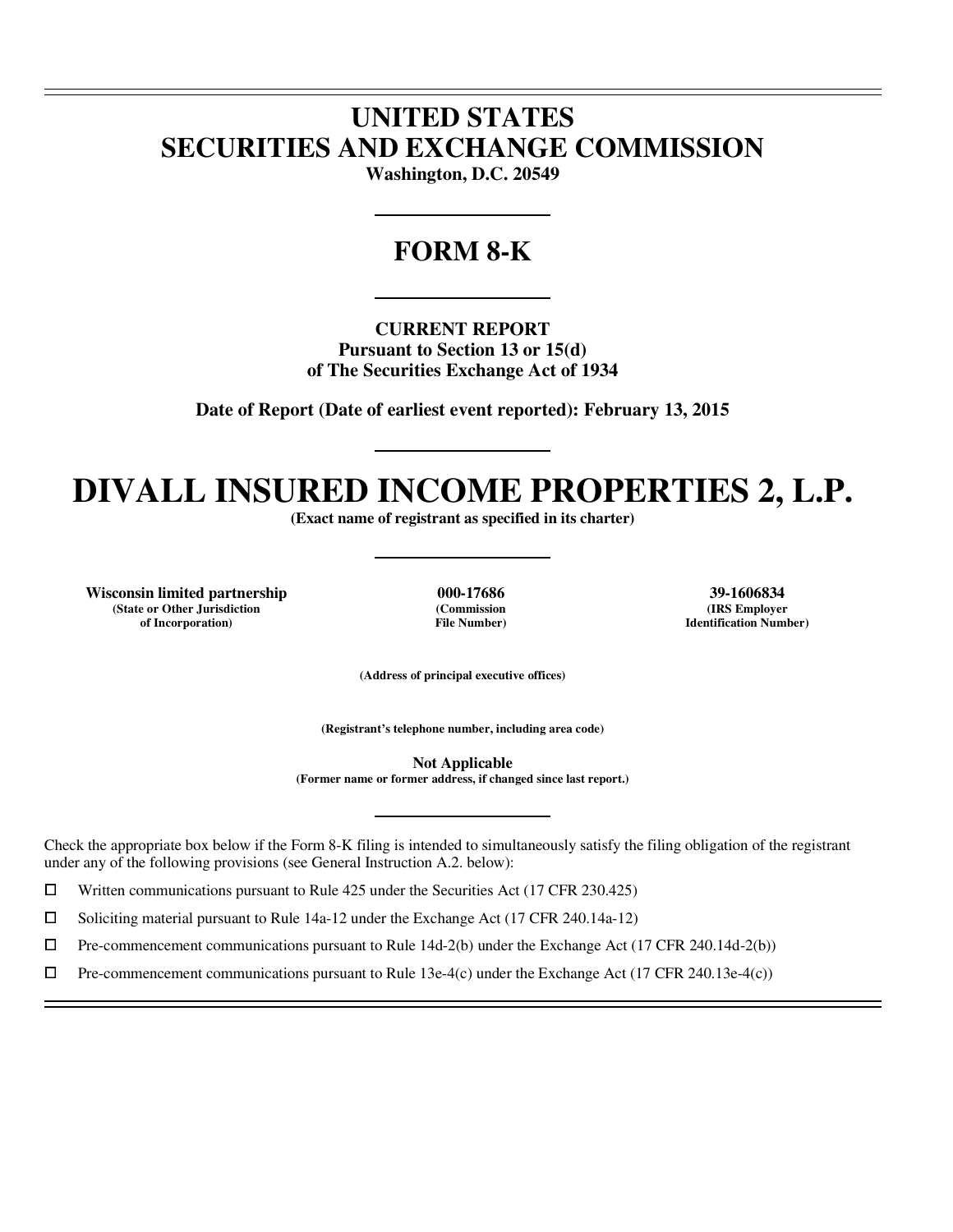#### **Item 2.02. Results of Operations and Financial Condition**

Attached to this Current Report on Form 8-K (this "Report") as Exhibit 99.1, is a copy of the 2014 Fourth Quarter Newsletter (the "Newsletter") sent by DiVall Insured Income Properties 2, LP (the "Partnership") to its limited partners (the "Limited Partners") on February 13, 2015. The Newsletter informs the Limited Partners of certain financial and distribution information and other events relevant to the Partnership for the fourth quarter of 2014, for the year-ended December 31, 2014, and for events expected to occur in 2015.

#### **Item 7.01. Regulation FD Disclosure**

Attached to this Report as Exhibit 99.2, is a copy of a letter sent by the Partnership to its Limited Partners on or about February 13, 2015 from the General Partner, in connection with, among other things, the Partnership's annual statement of the Net Unit Value ("NUV") of each Limited Partner Unit ("Unit"), being the Partnership's estimate of the NUV for purposes of the Employee Retirement Income Security Act, as amended ("ERISA"), which letter, is incorporated by reference in its entirety into this report.

In order for qualified plans to report account values as required by ERISA, the Partnership provides an estimated NUV on an annual basis. As of December 31, 2014, the annual statement of NUV for Limited Partners subject to ERISA was estimated to approximate \$330 per Unit. The estimated NUV was determined by the use of a combination of different indicators and an internal assessment of value utilizing a common means of valuation, primarily under the direct capitalization method as of December 31, 2014. No independent appraisals were obtained or are planned to be obtained. The annual statement of estimated NUV for Limited Partners subject to ERISA, and to certain other plan investors, is only an estimate and may not reflect the actual NUV. ERISA plan fiduciaries and IRA custodians may use estimated NUV valuations obtained from other sources, such as prices paid for the Units in secondary markets, and that such estimated Unit valuations may be lower than those estimated by the General Partner. The annual statement of estimated NUV is based on the estimated value of the Units as of December 31, 2014. As with any valuation methodology, the General Partner's methodology is based upon a number of estimates and assumptions that may not be accurate or complete. Different parties with different assumptions and estimates could derive a different estimated NUV. Accordingly, with respect to the estimated NUV, the Partnership can give no assurance that:

- an investor would be able to resell his or her units at this estimated NUV;
- an investor would ultimately realize distributions per unit equal to the Partnership's estimated NUV per Unit upon the liquidation of all of the Partnership's assets and settlement of its liabilities;
- the Partnership's units would trade at the estimated NUV in a secondary market; or
- the methodology used to estimate the Partnership's NUV would be acceptable to Financial Industry Regulatory Authority or under ERISA for compliance with their respective reporting requirements.

The information furnished pursuant to this "Item 2.02 Results for Operations and Financial Condition" and "Item 7.01 Regulation FD Disclosure," of Form 8-K and the information contained in Exhibits 99.1 and 99.2, shall not be deemed to be "filed" for the purposes of Section 18 of the Securities Exchange Act of 1934 (as amended, the "Exchange Act") or otherwise subject to the liabilities of that section. Such information may only be incorporated by reference in another filing under the Exchange Act or the Securities Act of 1933, as amended, if such subsequent filing specifically references, and incorporates information from this Report. In addition, the furnishing of information in this Report is not intended to, and does not, constitute a determination or admission by the Partnership that the information is material or complete.

2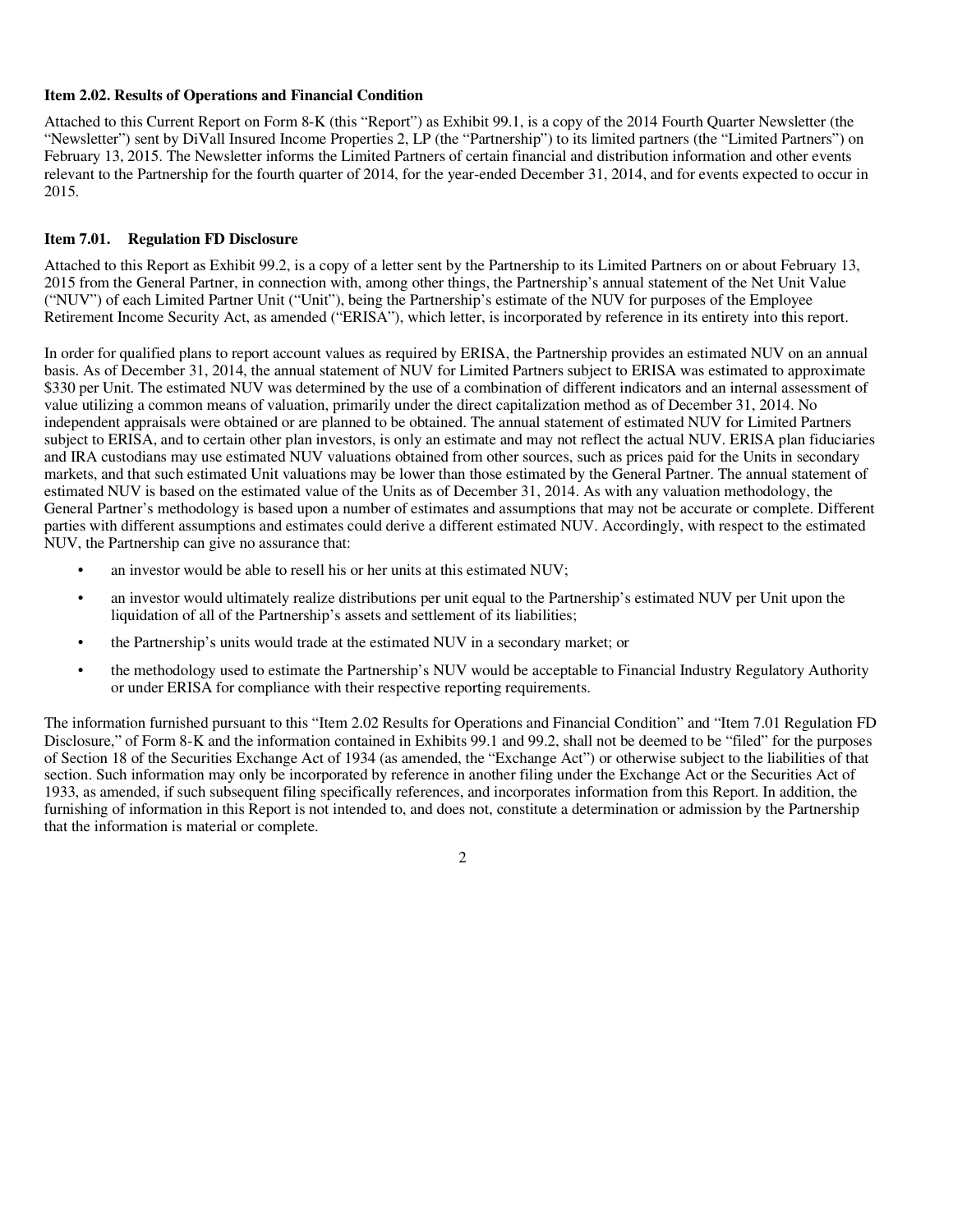#### **Forward-Looking Statements**

This Report and the information contained in Exhibit 99.1 and Exhibit 99.2 incorporated herein, contain forward-looking statements within the meaning of the safe harbor provisions of the Private Securities Litigation Reform Act of 1995. Such forward-looking statements include statements describing the objectives, projections, estimates or future predictions of the Partnership's operations. These statements may be identified by the use of forward-looking terminology such as "anticipates," "believes," "could," "estimate," "expect," "will," or other variations on these terms. The Partnership cautions that by their nature forward-looking statements involve risk or uncertainty and that actual results may differ materially from those expressed in any forward-looking statements as a result of such risks and uncertainties, including but not limited to: future economic and market conditions, variations in accounting guidance and interpretations, changes in the commercial real estate markets, and uncertainties related to tenant operations.

All forward-looking statements contained in Exhibit 99.1 and Exhibit 99.2 incorporated herein are expressly qualified in their entirety by this cautionary notice. The reader should not place undue reliance on such forward-looking statements, since the statements speak only as of the date that they are made and the Partnership has no obligation and does not undertakes publicly to update, revise or correct any forward-looking statement for any reason.

#### **Item 9.01 Financial Statements and Exhibits**

#### (d) **Exhibits**

The following exhibits are included with this Report:

- 99.1 Fourth Quarter 2014 Newsletter of the Partnership.
- 99.2 Letter to Limited Partners of DiVall Insured Income Properties 2, LP from General Partner, dated February 13, 2015.

#### 3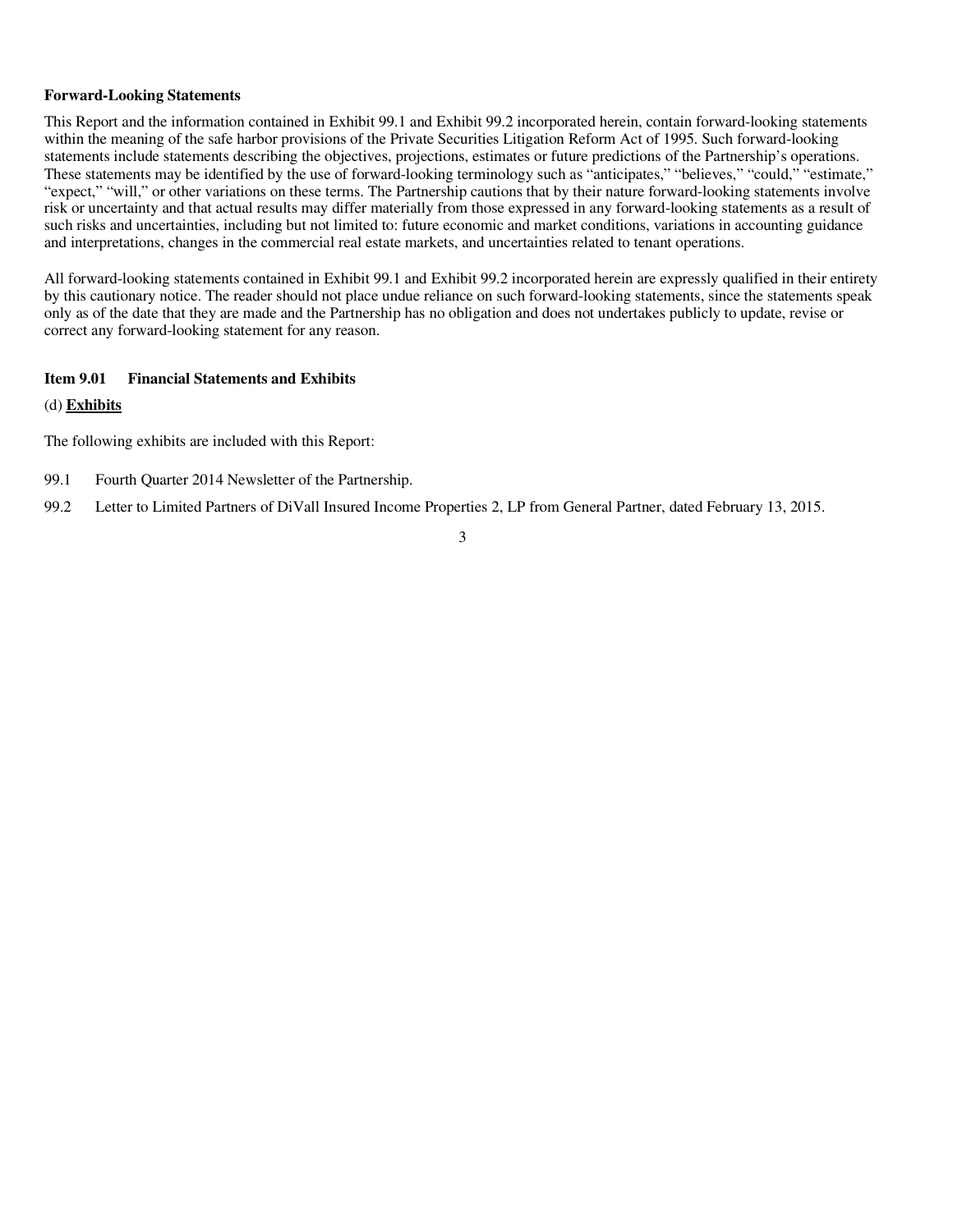#### **SIGNATURES**

Pursuant to the requirements of the Securities Exchange Act of 1934, the registrant has duly caused this report to be signed on its behalf by the undersigned hereunto duly authorized.

> **DiVall Insured Income Properties 2, LP** (Registrant)

Date: February 13, 2015 **By:** /s/ Lynette L. DeRose

Lynette L. DeRose Chief Financial Officer

4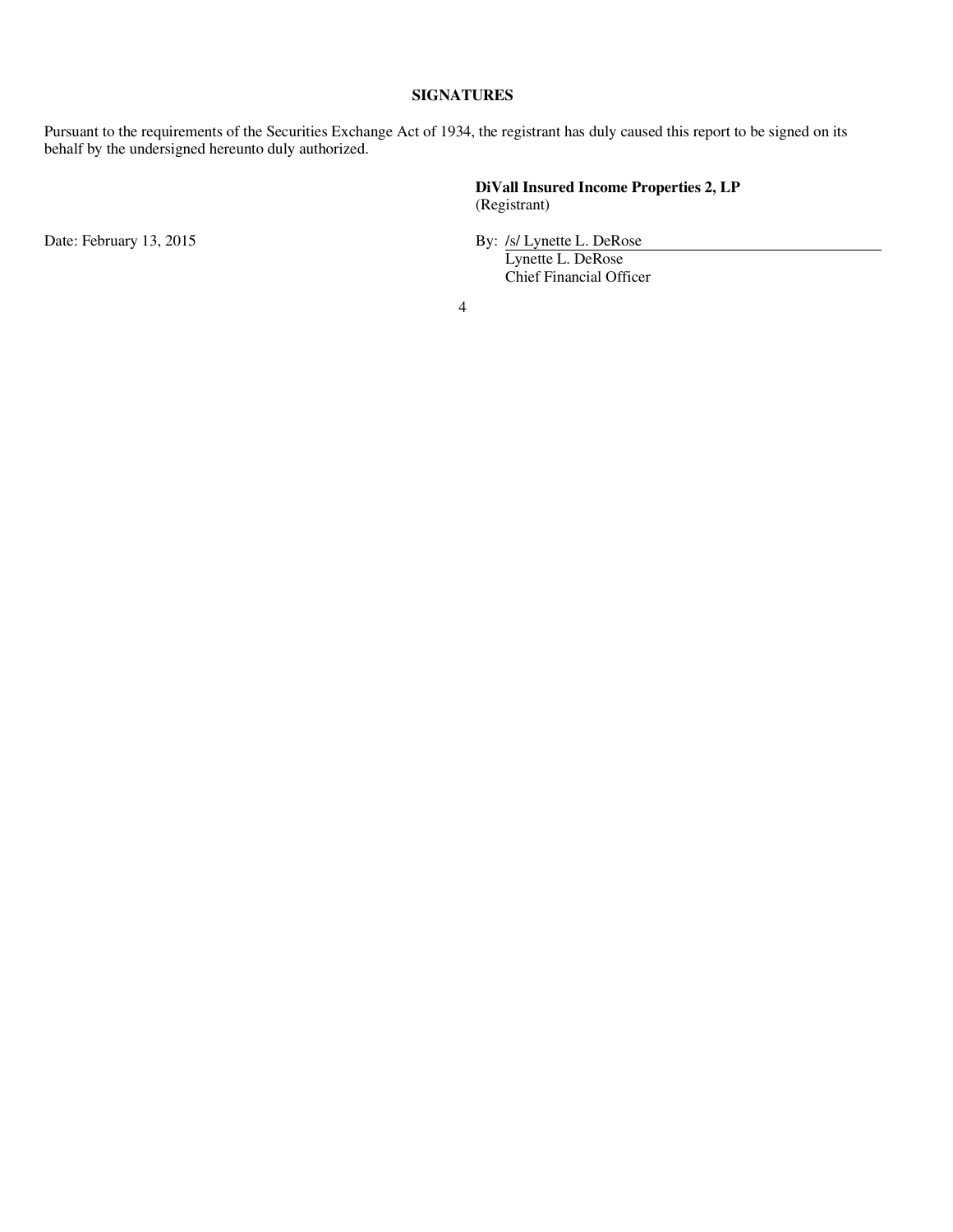#### **DiVall Insured Income Properties 2, L.P. Quarterly News**

**A Publication of The Provo Group, Inc.**

**Vacant Des Moines, IA Property Sold December 22, 2014** 

As disclosed in previous filings, the vacant property at 4875 Merle Hay Rd in Des Moines, IA (formerly known as "Daytona's All Sports Café") was listed for sale on July 8, 2014. The sale closed on December 22, 2014 with net proceeds (after closing costs) to the partnership of about \$490,000.

The partnership is distributing \$12.96 per unit as of February 13, 2015. \$2.96 per unit is attributable to the fourth quarter 2014 earnings; and \$10.00 per unit is from the sale of the Des Moines, IA property.

#### **Percentage Rent Distribution**

Percentage rents earned in 2014 and collected in the first quarter of 2015 will be included in the First Quarter Distribution payable May 15, 2015.

#### . **Inside This Issue**

- **2** Questions & Answers
- **2** Contact Information

#### **Distribution Highlights…**

- **\$600,000 (\$12.96 per unit)** will be distributed for the fourth quarter of 2014 on February 13, 2015.
- The partnership initially raised \$46,280,300 from investors in the early 1990's and after offering costs (legal, marketing, etc.), had \$39,358,468 to invest in restaurant assets. Since then, from both operations and strategic sales, the partnership has distributed \$73,557,268 to investors.

#### **Additional financial information can be accessed…**

For further Quarterly 2014 unaudited financial information, see the Partnership's interim financial reports filed on form 10-Q. A copy of these filings and other public reports can be viewed and printed free of charge at the Partnership's website at www.divallproperties.com or at the SEC's website at www.sec.gov. The Partnership's 2013 Annual Report on Form 10-K was filed with the SEC on March 28, 2014; the report can also be accessed via the websites listed.

#### *FORWARD LOOKING STATEMENTS*

*Forward-looking statements that were true at the time made may ultimately prove to be incorrect or false. Investors are cautioned not to place undue reliance on forward-looking statements, which reflect the Partnership's management's view only as of February 1, 2015, the date this newsletter was sent for printing and mail assembly The Partnership undertakes no obligation to update or revise forward-looking statements to reflect changed assumptions, the occurrence of unanticipated events or changes to future operating results. Factors that could cause actual results to differ materially from any forward-looking statements made in this newsletter include changes in general economic conditions, changes in real estate conditions and markets, inability of current tenants to meet financial obligations, inability to obtain new tenants upon the expiration of existing leases, and the potential need to fund tenant improvements or other capital expenditures out of operating cash flow.* 

#### **February 13, 2015**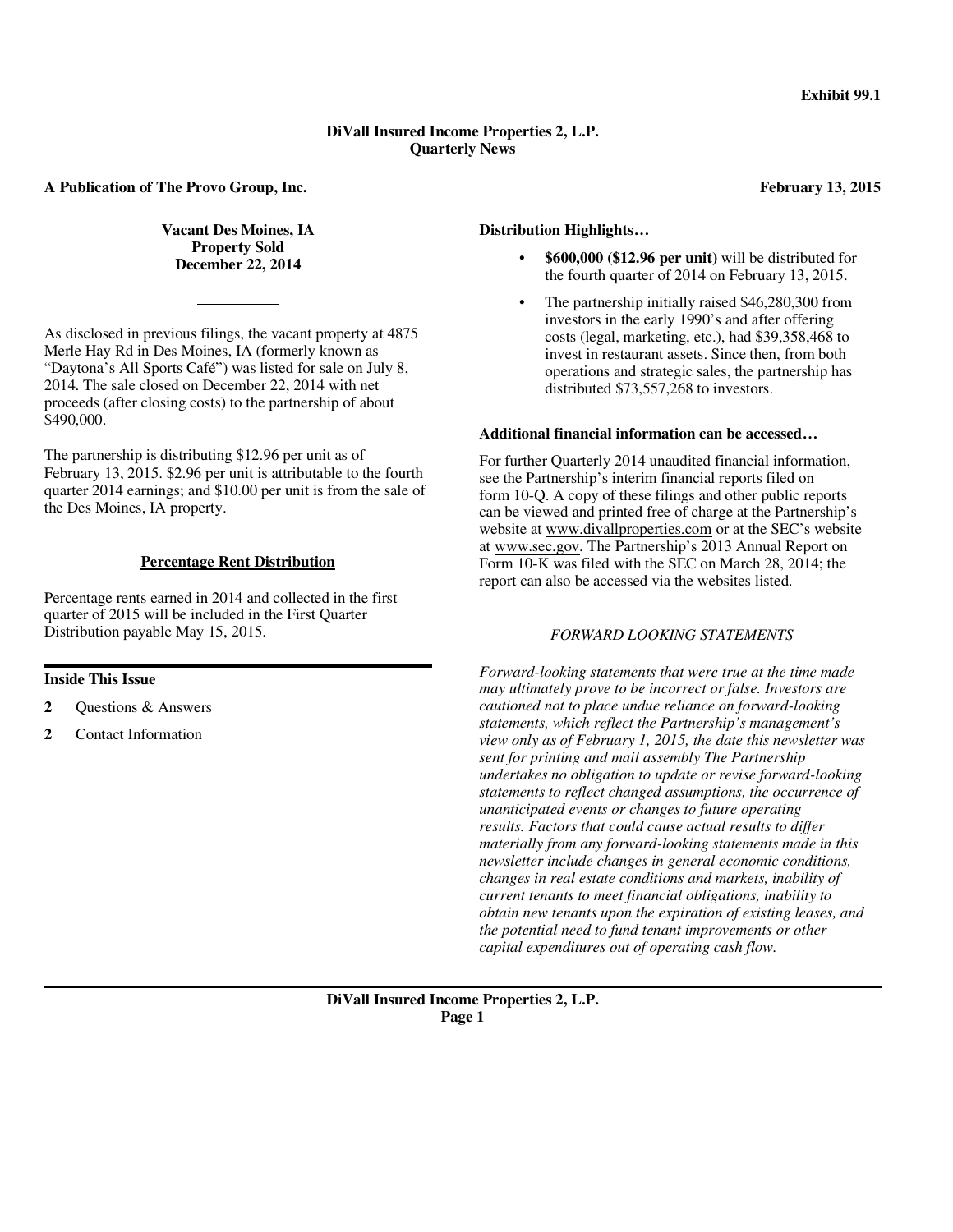#### **QUESTIONS & ANSWERS**

### *• When can I expect to receive my next distribution mailing?*

Your distribution correspondence for the First Quarter of 2015 is scheduled to be mailed on May 15, 2015.

## *• When can I expect to receive my Partnership K-1?*

According to IRS regulations, Management is not required to mail K-1's until April 15, 2015. However, 2014 K-1's are expected to be mailed in the first week March of 2015.

## *• What was the estimated December 31, 2014 Net Unit Value ("NUV")?*

Management has estimated the December 31, 2014 Net Unit Value of each interest of the Partnership to approximate \$330. Please note that the estimated year-end NUV should be adjusted (reduced) for any subsequent property sale(s) or applicable impairment write-downs during the following year. As with any valuation methodology, the General Partner's methodology is based upon a number of estimates and assumptions that may not be accurate or complete. Different parties with different assumptions and estimates could derive a different estimated NUV. Accordingly, with respect to the estimated NUV, the Partnership can give no assurance that:

- an investor would be able to resell his or her units at this estimated NUV;
- an investor would ultimately realize distributions per unit equal to the Partnership's estimated NUV per unit upon the liquidation of all of the Partnership's assets and settlement of its liabilities;
- the Partnership's units would trade at the estimated NUV per unit in a secondary market; or
- the methodology used to estimate the Partnership's NUV per unit would be acceptable to FINRA or under ERISA for compliance with their respective reporting requirements.

## *• How can I obtain hard copies of Quarterly and Annual Reports or other SEC filings?*

Please visit the Investor Relations page at the Partnership website at www.divallproperties.com or the SEC website at www.sec.gov to print a copy of the report(s) or contact Investor Relations.

## *• What is the meaning of the word "Insured" in the name of this investment?*

In the offering materials from the late 1980's, sponsored by the former general partners, there was a representation (but no "guarantee") that the Partnership would seek to insure rents from vacant properties. Although, there was some initial availability of very restrictive and limited (one year) insurance, that availability vanished in the early 1990's.

In other words, the former general partners were "fast and loose" with professing the concept of "Insured" and the next and final partnership they sold did not use the term in the investment's name.

## *• How do I have a question answered in the next Newsletter?*

Please e-mail your specific question to Lynette DeRose at lderose@tpgsystems.com or visit the Investor Relations page at www.divallproperties.com.

## *• I've moved. How do I update my account registration?*

Please mail or fax to DiVall Investor Relations a signed letter stating your new address and telephone number. Updates cannot be accepted over the telephone or via voicemail messages.

## *• If I have questions or comments, how can I reach DiVall Investor Relations?*

You can reach DiVall Investor Relations at the address and/or number(s) listed below.

## **CONTACT INFORMATION**

| <b>MAIL:</b> DiVall Investor Relations<br>c/o Phoenix American Financial Services, Inc.<br>2401 Kerner Blyd.<br>San Rafael, CA 94901 | FAX: | <b>PHONE:</b> 1-800-547-7686<br>1-415-485-4553 |
|--------------------------------------------------------------------------------------------------------------------------------------|------|------------------------------------------------|
|                                                                                                                                      |      |                                                |